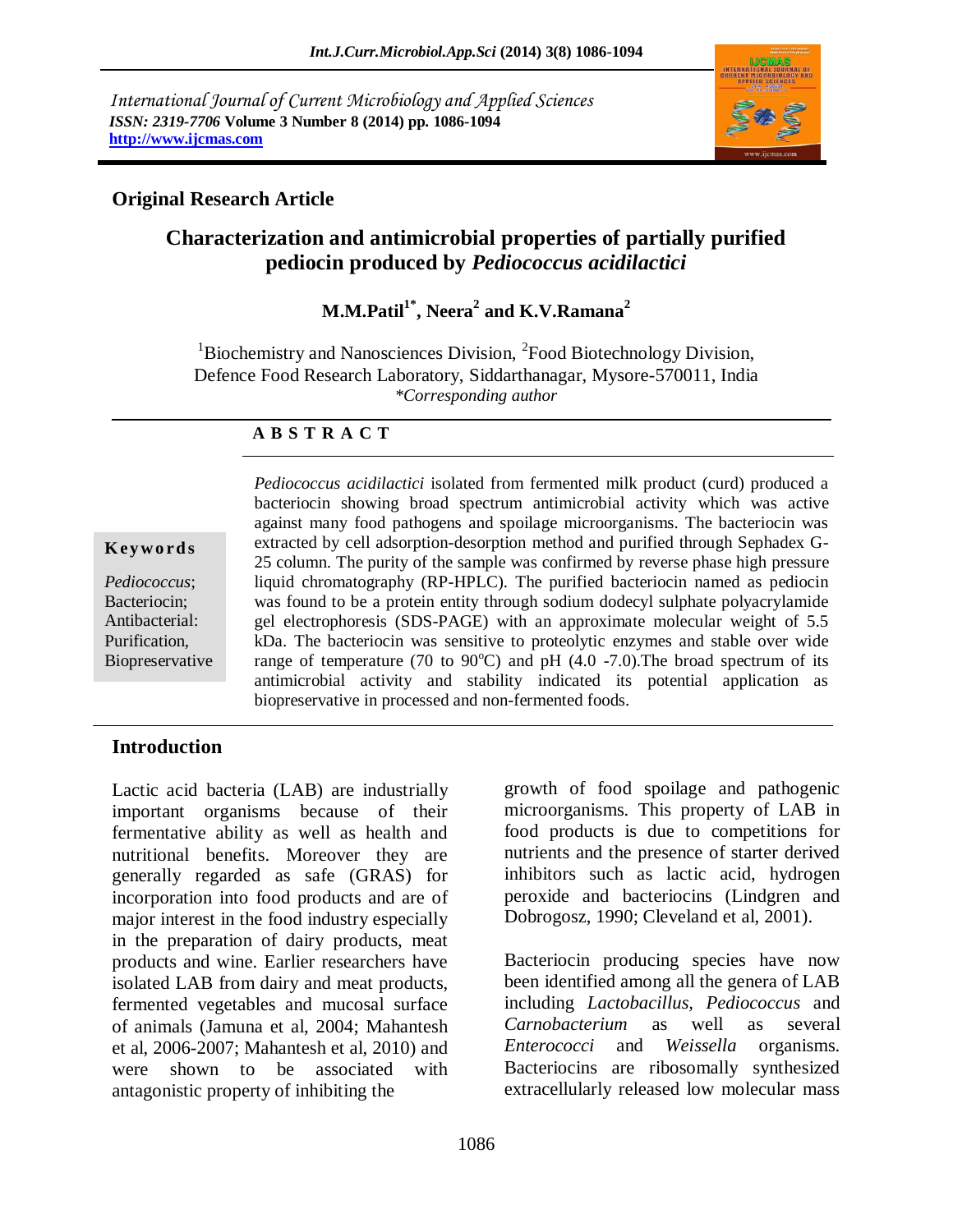peptides or proteins (usually 30-60 amino acids) which exhibit either bactericidal or bacteriostatic effect on other bacteria either in the same species or across the genera. Bacteriocins of LAB are considered as safe and natural food biopreservatives as they are degraded by proteases in the gastrointestinal tract (Kim et al, 2000). The inhibitory spectrum of bacteriocins also includes food spoilage and/or food-borne-pathogenic microorganisms. Earlier we have isolated a bacteriocin producing *Pediococcus acidilactici* from fermented dairy products (Mahantesh et al, 2010) and in this study an attempt was made to purify and characterize the bacteriocin by this strain.

Several strains of *Pediococcus acidilactici* and *Pediococcus pentosaceous* were found to produce pediocin (Kim et al, 2000; Jamuna et al, 2004; Vijai et al. 2010). Most of them are small heat-stable and nonlanthionine containing peptides belonging to the class-II bacteriocins (Klaenhammer, 1988). Pediocin has been shown to be more effective than nisin against some food-borne pathogens such as *Listeria monocytogenes*  and *Staphylococcus aureus.* However, inspite of its potential application as a food biopreservative, the pediocin has been neither legally approved by the regulatory agencies nor available commercially. *Pediococcus acidilactici* (Accession No FJ390108) isolated from fermented dairy product (curd) from India was found to produce bacteriocin active against some food pathogens and spoilage bacteria. The present paper describes the extraction, purification and characterization pediocin produced by *Pediococcus acidilactici* .

## **Materials and Methods**

### **Bacterial strains and chemicals**

*Pediococcus acidilactici* bacteriocin producer strain was isolated from curd and

identified by sequencing its 16S rRNA gene followed by BLAST homology search. The nucleotide sequence was deposited with NCBI database under accession number FJ390108. The indicator organisms used in the study were procured from Microbial Type Culture Collection (MTCC) Chandigarh, India. All the chemicals used in the study were procured from Sisco Research Laboratory (SRL) India, while molecular weight markers, enzymes and bacteriological media were obtained from Sigma, USA and HiMedia Pvt Ltd, India, respectively.

#### **Extraction and partial purification of bacteriocin**

#### **Extraction by cell adsorption-desorption method**

*Pediococcus acidilactici* was grown at 37<sup>o</sup>C for 48 h in de Mann Rogosa Sharpe (MRS) broth and the bacteriocin was extracted by cell adsorption-desorption method (Yang et al, 1992) with minor modifications. After the growth, culture media of the isolate was heated at  $80^{\circ}$ C for 20 min to inactivate proteases and later adjusted to pH 6.5 and made bacteriocin to adsorb to cells by slow stirring at room temperature  $(25-30^{\circ}C)$  for 4 h. Later the cells were pelleted and washed with 5 mM sodium phosphate buffer of pH 6.5 and bacteriocin was desorbed into 0.1N NaCl pH 2.5 by stirring overnight under cold conditions  $(6-8^{\circ}\text{C})$ .

Cells were separated by centrifugation and supernatant was adjusted to pH 5.0 and concentrated by rotary flash evaporator and further purified by gel permeation chromatography (GPC). This bacteriocin was used to study the biochemical properties and determine the molecular weight of bacteriocin by Tris-Tricine SDS-PAGE as described below.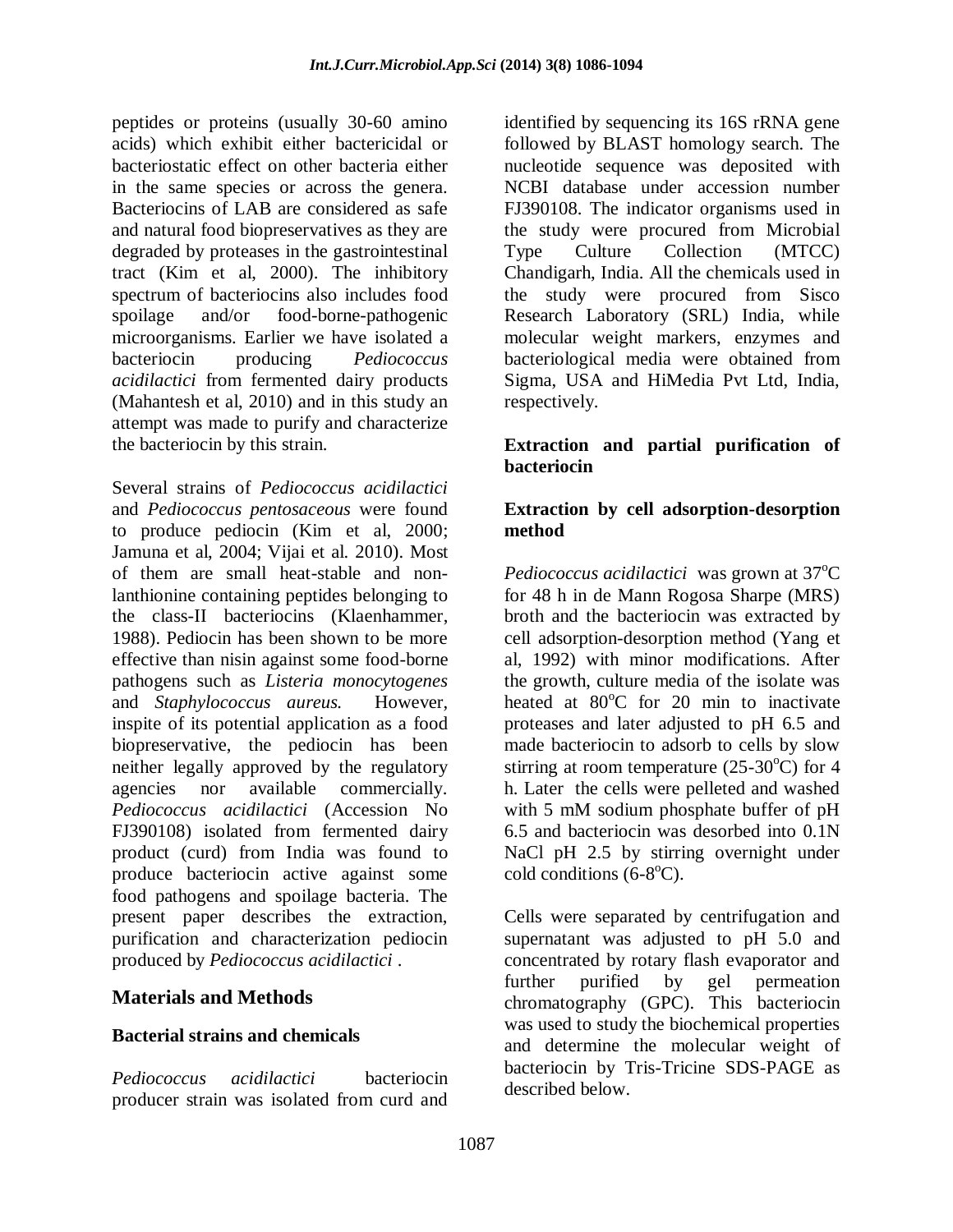### **Gel Permeation Chromatography and RP-HPLC**

A column (70 X 2 cm) was packed with Sephadex G-25 powder swollen in distilled water for 48 h, equilibrated in ammonium acetate buffer (0.05 M, pH 4.8) and the same buffer was used to elute the sample. Void volume was determined by passing 2.0 mg/ml blue dextran (2000 kDa) through the column. The bacteriocin sample obtained by cell adsorption-desorption method was passed through the column. Fractions were collected after passing of void-volume at a flow rate of 0.4 ml/min at 4 min interval and optical density (OD) of the fractions was measured at 280 nm. Various fractions around the shoulder, peak and valley were pooled separately and were checked for antimicrobial activity against various food pathogens by agar well diffusion method (Fig. 1).

Purity of the active fractions was tested by injecting 20 µl of sample into an analytical RP-HPLC (Waters 600 analytical HPLC system, Milford. MA, USA) equipped with analytical column  $(C_{18}, 4.6$ mm x 250 mm, pore size 80 Å). The buffer A consisted of 0.1% trifloroacetic acid (TFA) in water and the buffer B consisted of 0.1% TFA in acetonitrile. Fourty five min linear gradient from 100% A/ 0% B - 70% A/ 30% B at flow rate of 0.5 ml/min was used for sample elution which was monitored in the range 210-400 nm.

## **Protein assay**

Protein concentration of purified bacteriocin was determined by modified Biuret method (Gornall et al, 1949) with bovine serum albumin as standard.

## **Tris-Tricine SDS-PAGE analysis**

Tris-tricine SDS-PAGE was employed to

determine the molecular weight of purified bacteriocin sample (Schagger et al, 1987). A vertical slab gel electrophoresis apparatus with 16% separating gel, 10% spacer gel and 6% stacking gel of acrylamide-bis acrylamide was used. The molecular weight of bacteriocin was calculated from the relative mobility of the standard molecular weight markers (Sigma) run simultaneously at 60 V for 12 h.

## **Antimicrobial activity assay**

Antimicrobial activity of the bacteriocin against food pathogens and spoilage bacteria shown in the Table 1 was studied by agar well diffusion method (Tagg and McGiven, 1971) with minor modifications and the results were expressed in terms of zone of inhibition and AU/ml of bacteriocin (Kim et al.. 2000). Seventy five microliter of bacteriocin was loaded into the wells of Tryptone Soya agar (0.8%) plates spreaded with an overnight culture of test organism at a concentration of  $10^{7}$ - $10^{8}$  cfu/ml. The plates were incubated at  $37^{\circ}$ C for 18 h and were examined for zone of inhibition.

### **Characterization of bacteriocin Effect of temperature**

An aliquot of partially purified bacteriocin was heated at  $70^{\circ}$ ,  $80^{\circ}$ ,  $90^{\circ}$ ,  $100^{\circ}$ C for 30 min and  $121^{\circ}$ C for 15 min and then assayed for antimicrobial activity against *Staphylococcus aureus* along with the untreated sample (control).

## **Effect of pH**

The effect of pH on bacteriocin was tested by adjusting pH of the bacteriocin for 24 h in the range of pH 3.0 to 9.0 and incubated at room temperature. The pH adjusted samples were incubated at room temperature for 24 h and then neutralized to pH 5.0 and tested for its residual antimicrobial activity.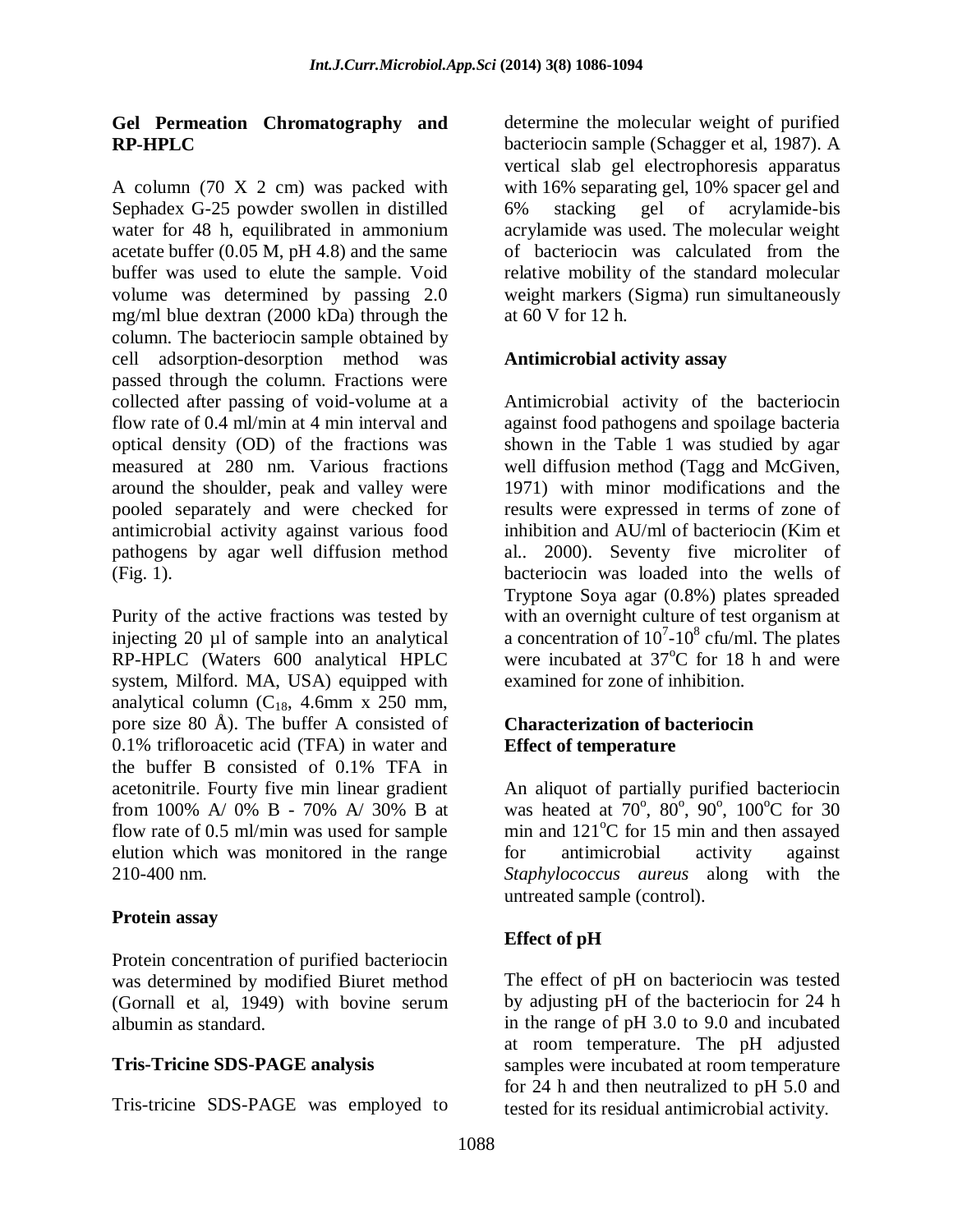## **Effect of enzymes**

Tolerance of bacteriocins to various enzymes such as trypsin, protease (3 mg/ml) lipase, amylase and catalase 2 mg/ml was studied by incubating at  $37^{\circ}$ C for 1 h. After incubation the enzymes were inactivated by heat treatment at  $65^{\circ}$ C for 30 min and tested for residual bacteriocin activity. Controls were maintained without any treatment of bacteriocin.

## **Results and Discussion**

### **Extraction and partial purification of bacteriocin**

The crude bacteriocin obtained by cell adsorption-desorption technique was purified by gel permeation chromatography and the fractions were collected after elution of void volume. Among the fractions collected, the fractions 13-26 were found to show antimicrobial activity against *Staphylococcus aureus* (Fig. 1). These active fractions were pooled and concentrated to 1.0 ml and used for purity check by RP-HPLC. A single peak was observed in the range 210-400 nm, which was later extracted at 280 nm (Fig 2) indicating the purity and homogeneity of the bacteriocin sample.

### **SDS-PAGE analysis of bacteriocin sample**

Purified bacteriocin from active fractions was analyzed by Tris-Tricine SDS-PAGE and showed a single protein band. The molecular weight of bacteriocin as determined by relative mobility was approximately 5.5 kDa (Fig 3). The molecular size of this protein is in agreement with earlier reports (Kim et al, 2000; Jamuna et al, 2004; Vijai et al, 2010). This is also a confirmation that the pediocin is pure and indicates that the bacteriocin is a relatively small peptide as are weisselicin

110 (Srionnual et al, 2007) and lactocin F (Bhunia et al, 1988).

### **Antimicrobial spectrum**

Pediocin showed its antimicrobial activity against many food-borne pathogens and spoilage organisms including Gram negative bacteria which are normally resistant to bacteriocins (Table 1). The antimicrobial activity was observed maximum against Gram positive bacteria when compared to Gram negative organisms.

### **Characterization of bacteriocin Effect of temperature, pH and enzymes**

There was no significant change in inhibitory activity of bacteriocin after 30 min of heating at  $70^{\circ}$ ,  $80^{\circ}$  and  $90^{\circ}$ C and pH 4.0 to 7.0. There was 82 and 70% of its residual activity left even after 30 min at  $100^{\circ}$ C and 15 min at 121<sup>°</sup>C heating and 62% and 65% of residual activity at pH 3 and 8. These data showed that the bacteriocin was heat stable and could retain its activity over a wide range of pH (Table 2).

Treatment of bacteriocin with protease and trypsin completely inactivated the bacteriocin but bacteriocin treated with amylase, lysozyme and catalase did not affect its antimicrobial activity suggesting the purified bacteriocin is a protein type (Table 2). Lactic acid bacteria are endowed with ability to produce several antimicrobial compounds including bacteriocins that varied in their spectrum of activity. In the present study pediocin from *Pediococcus acidilactici* was purified by GPC and some of its characters were evaluated. In addition a simple medium was designed for its bulk production and purification. Pediocin showed wide range of strong antimicrobial activity against many Gram positive and Gram negative bacteria.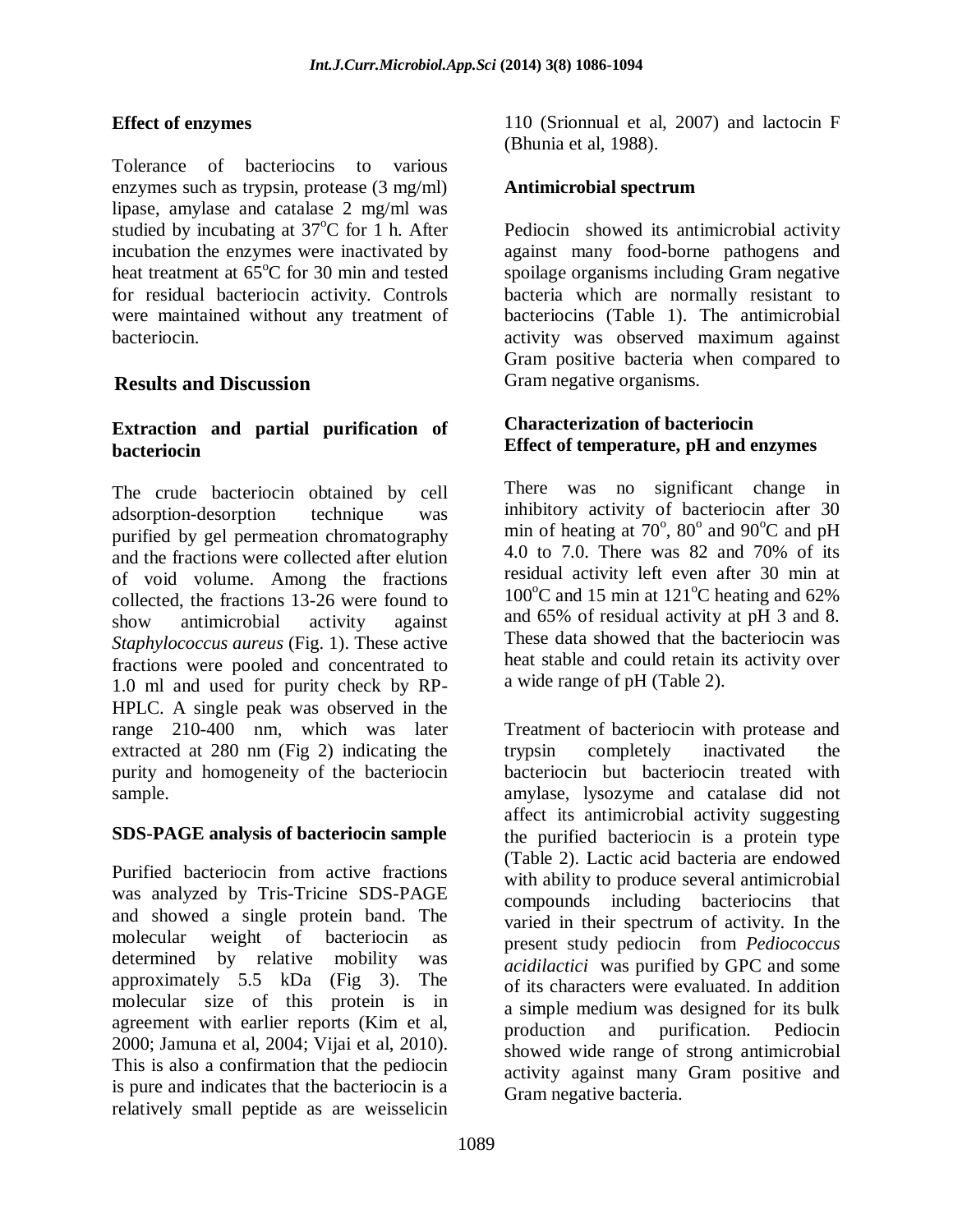

**Fig.1** Elution profile of pediocin on Sephadex G-25 column. Active fractions indicated by line

**Fig.2** Elution profile of pediocin in RP-HPLC (peak retention time 3.30 min)



Minutes 0.00 2.00 4.00 6.00 8.00 10.00 12.00 14.00 16.00 18.00 20.00 22.00 24.00 26.00 28.00 30.00 32.00 34.00 36.00 38.00 40.00 42.00 44.00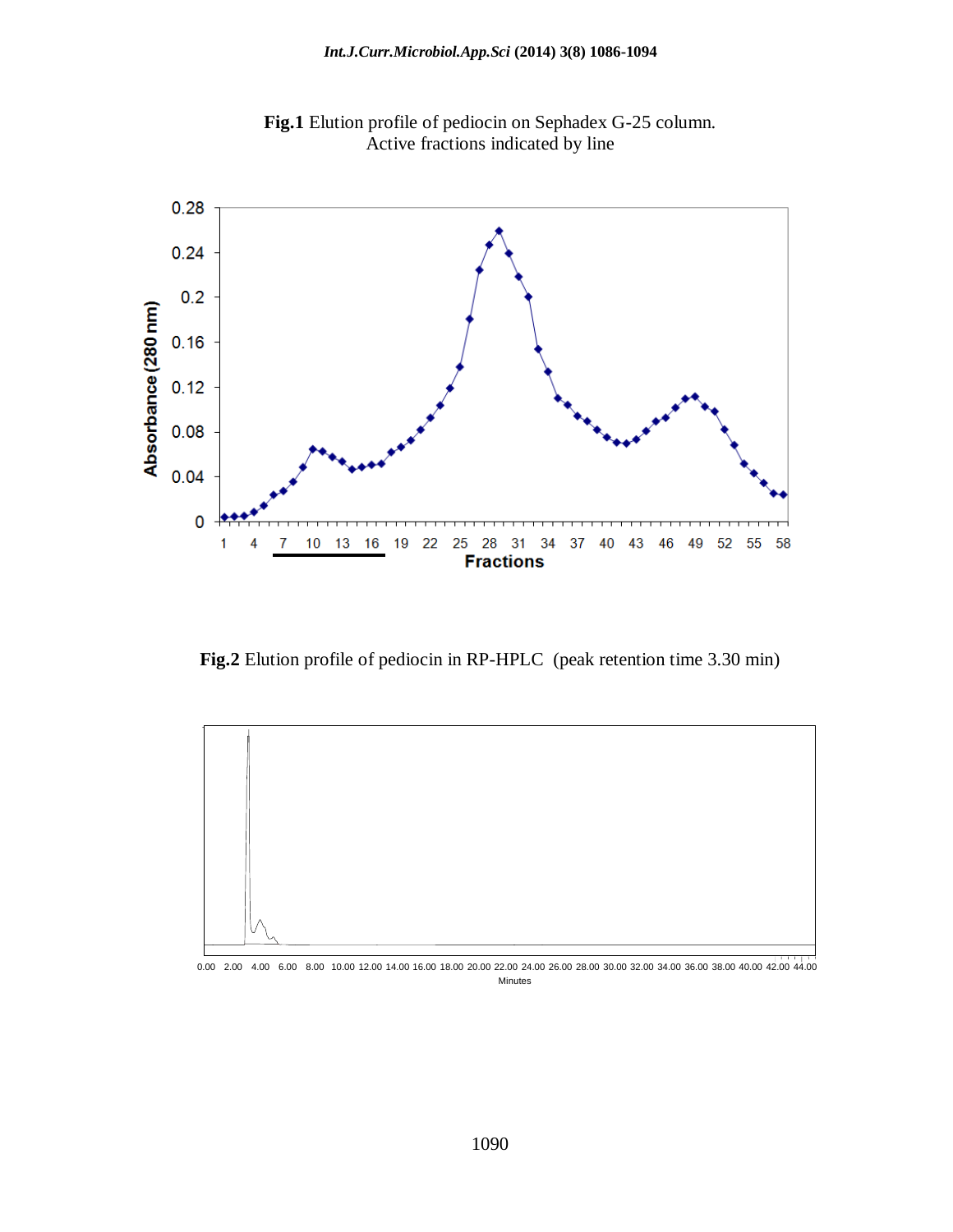

**Fig.3** Polyacrylamide gel electrophoresis of purified pediocin Lane 1, Molecular weight standard (Sigma),

Lane 2, Purified pediocin (arrow indicates location of pediocin ).

**Table.1** Antibacterial spectrum of pediocin by agar well diffusion method

| Indicator organisms              | Zone of inhibition $\text{(mm)}^a$ | AU/ml of bacteriocin |
|----------------------------------|------------------------------------|----------------------|
| Staphylococcus aureus MTCC 737   | $15(14-16)$                        | 1780 (1530-2010)     |
| Micrococcus luteus MTCC 2452     | $13(12-15)$                        | 1650 (1435-1870)     |
| Listeria monocytogenes MTCC 657  | $11(9-13)$                         | 1390 (1150-1560)     |
| Bacillus cereus MTCC 1272        | $10(8-12)$                         | 1185 (1075-1265)     |
| <b>Bacillus subtlis MTCC 441</b> | $9(7-11)$                          | 1105 (975 - 1250)    |
| Yersinia enterocolitica          | $10(8-12)$                         | 1160 (1105-1210)     |
| Aeromonas hydrophilus MTCC 646   | $9(8-10)$                          | 1145 (1010-1350)     |
| Escherichia coli DFR 262         | $10(9-11)$                         | 1110 (1070-1200)     |
| Pseudomonas DFR 219              | $13(10-15)$                        | 1455 (1250-1155)     |
| Vibrio parahaemolyticus MTCC 451 | $10(8-12)$                         | 1080 (950-1155)      |
| Salmonella typhimurium MTCC 98   | $10(9-11)$                         | 1050 (930-1180)      |

 $^{\circ}$ . The values are means of 3 independent experiments performed in duplicates; the range is given in parenthesis.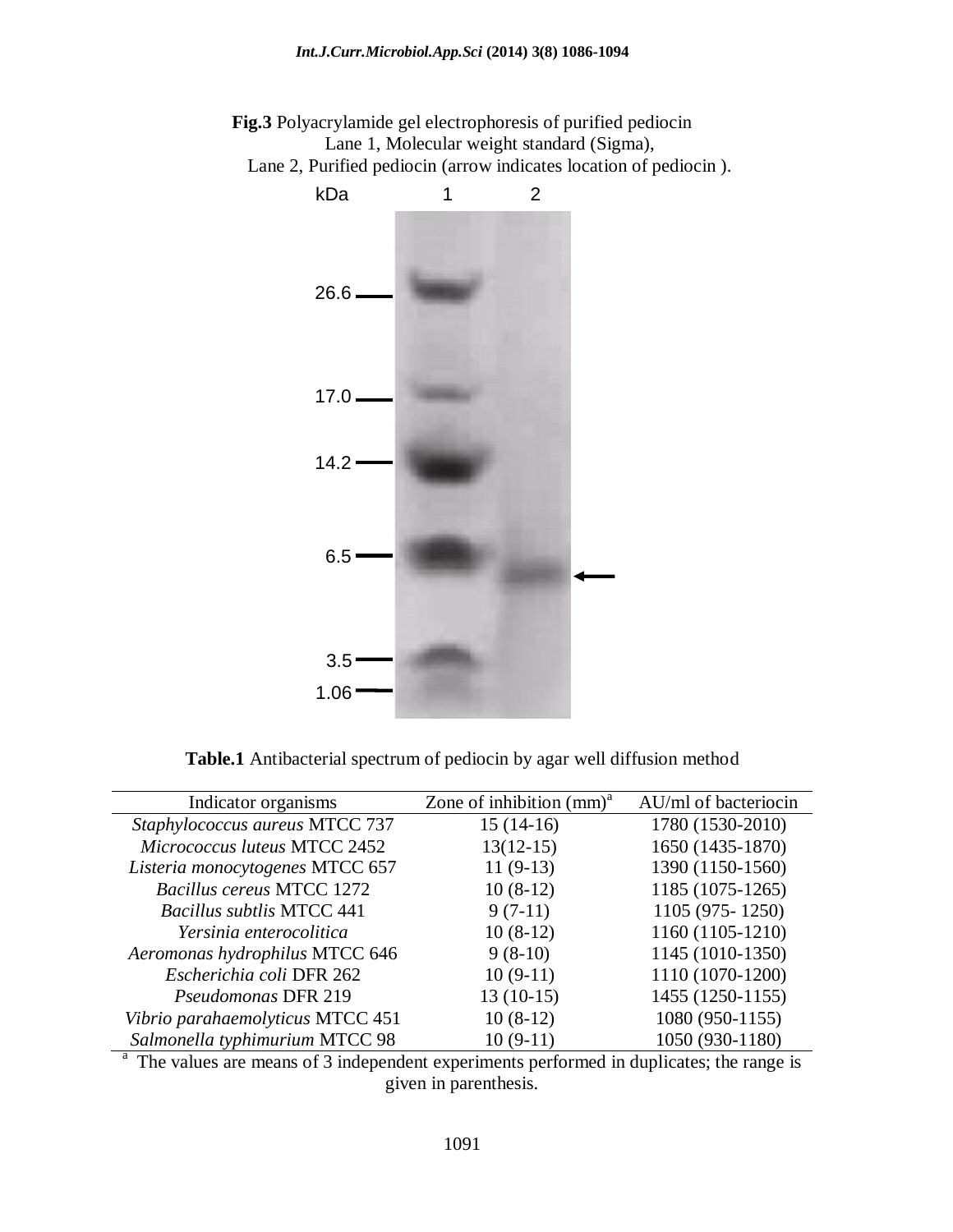| Treatment                  |                    | Residual bacteriocin activity<br>$(\%)^a$ |  |
|----------------------------|--------------------|-------------------------------------------|--|
|                            | 70 for 30 min      | 100                                       |  |
| Temperature <sup>o</sup> C | 80 for 30 min      | 100                                       |  |
|                            | 90 for 30 min      | 91 (86-96)                                |  |
|                            | $100$ for $30$ min | 82 (75-89)                                |  |
|                            | $121$ for $15$ min | $70(65-75)$                               |  |
| pH                         | 3                  | $62(57-67)$                               |  |
|                            | 4 to 7             | 100                                       |  |
|                            | 8                  | $65(62-68)$                               |  |
|                            | 9                  | 43 (38-48)                                |  |
| Enzymes                    | Protease           | Negligible                                |  |
|                            | Trypsin            | Negligible                                |  |
|                            | Amylase            | 100                                       |  |
|                            | Lipase             | 100                                       |  |
|                            | Catalase           | 100                                       |  |

**Table.2** Effect of temperature, pH and hydrolytic enzymes on the stability of pediocin

<sup>a</sup>The values are means of 3 independent experiments performed in duplicates; the range is given in parenthesis. The untreated bacteriocin is having 1800 AU/ml of antimicrobial activity.

The bacteriocin inhibited *Listeria monocytogenes, Escherichia coli*, *Salmonella typhimurium, Bacillus* and *Aeromonas* organisms. Broad spectrum of antimicrobial activity of the bacteriocin may have its potential use as a food additive/preservative in food industry, particularly processed and refrigerated foods in which some *Bacillus* sps and *Listeria* are potential spoilage organisms. The antimicrobial compound produced from this strain can be characterized as bacteriocin, because inhibition due to acids and hydrogen peroxide had been excluded. Also the proteinaceous nature of the pediocin was confirmed by its sensitivity to proteolytic enzymes. These results were obtained with fairly pure preparation of pediocin obtained through cell adsorption-desorption and GPC, where in the probable role of low molecular weight compounds such as organic acids and hydrogen peroxide has

been eliminated. The antimicrobial spectrum of the pediocin is in agreement with earlier reports (Kim et al, 2000; Jamuna et al, 2004; Vijai et al, 2010).

The biochemical properties of bacteriocin from this strain were similar to those of other bacteriocins from *Pediococcus* belonging to the Group II bacteriocins with respect to their molecular weight, heat and pH stability and sensitivity to proteolytic enzymes. The purified bacteriocin showed a single band of MW  $\sim$ 5.5 kDa which is in agreement with earlier reports (Jamuna et al, 2004; Kim et al, 2000).

The pediocin completely lost its antimicrobial activity after proteolytic treatment but retained its activity even after high temperature treatment and was stable at pH 3.0 to 7.0. Similar biochemical properties were observed for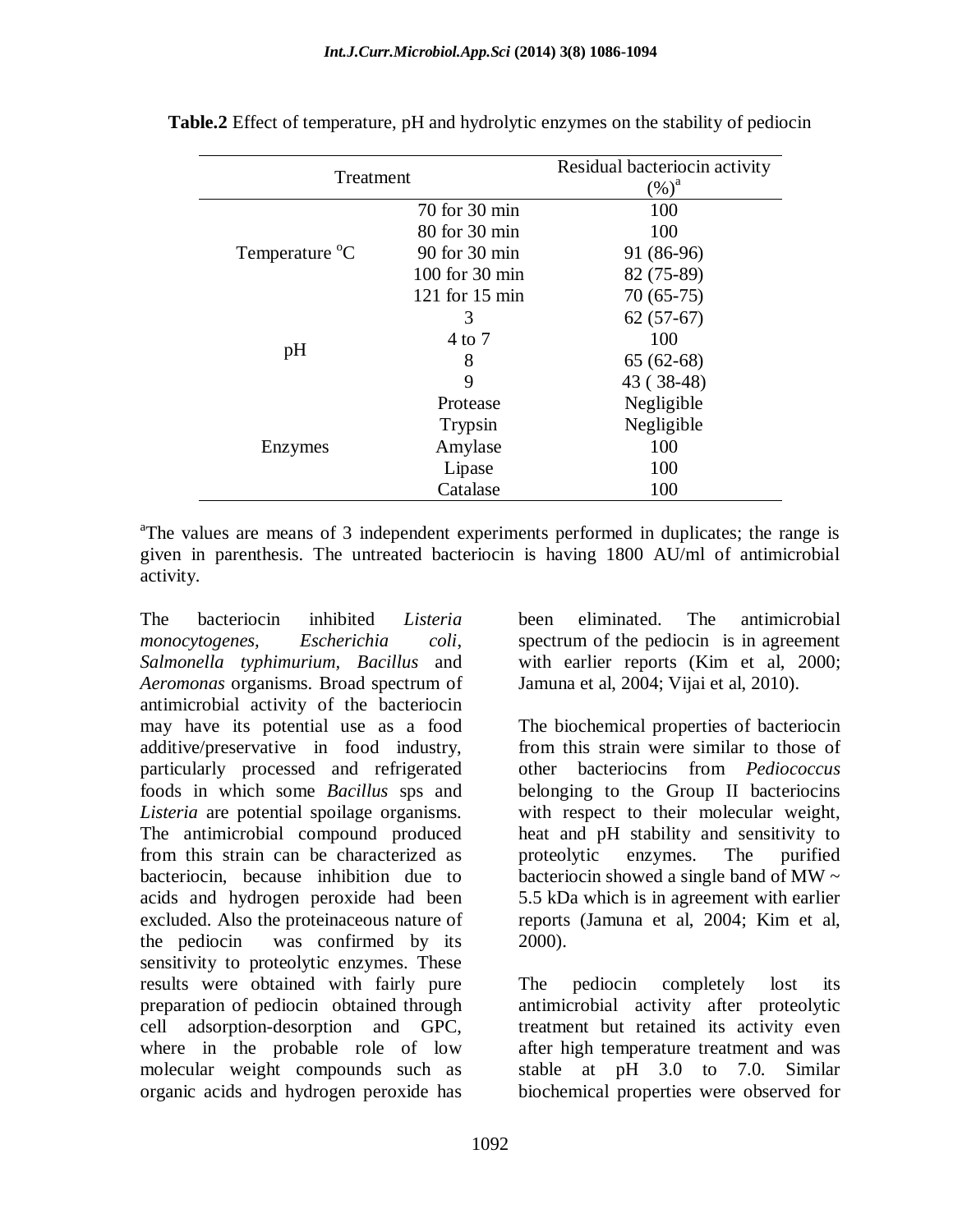bacteriocins produced by LAB such as pediocin PA-1/Ach, pediocin A (Bhunia et al, 1988; Ray et al, 2000).

Bacteriocins of several LAB are heat stable although it is lost after purification in some cases (Barefoot and Klaenhammer 1984). Heat stability character is advantageous if the bacteriocin is to be used as food preservative, since many food processing procedures involve heating steps. In addition bacteriocin activity at neutral pH makes an advantage over other bacteriocins used such as food preservatives and particularly over nisin, whose maximum solubility and stability are at pH 2 with these parameters decreasing significantly as the pH increases (Hurst 1981).

In conclusion the present study demonstrated the production of bacteriocin by *Pediococcus acidilactici*. The pediocin appeared to belong to Class II group of bacteriocins. Its broad spectrum of activity, temperature and pH stability suggested its potential applications in thermally processed and non-fermented foods.

## **References**

- Barefoot, S.F., and Klaenhammer, T. R. 1984 .Purification and characterization of *Lactobacillus acidophilus* bacteriocin lactocin B. Antimicrob Agents Chemother 26, 328-334.
- Bhunia, A. K., Johnoson, M. C., and Ray, B. 1988. Purification characterization and antimicrobial spectrum of a bacteriocin produced by *Pediococcus acidilactici.* J Appl Bacteriol 65, 261-268.
- Cleveland, J., Montiville, T. J., Nes, I. F., and Chikindas, M. I. 2001.

Bacteriocins: Safe, natural antimicrobials for food preservation. Int J Food Microbiol. 71, 1-20.

- Gornall, A. G., Bardwill, G. J., and David, M. M. 1949. Determination of serum proteins by means of Biuret reaction. J Biol Chem. 117, 751-766.
- Hurst A (1981) Advances in Applied Microbiology. Academic Press. Inc, New York, 85-123.
- Jamuna M, Jeevaratnam K (2004) Isolation and partial characterization of bacteriocins from *Pediococcus* species. Appl Microbiol Biotechnol 65: 433-439.
- Jeevaratnam. K., Jamuna, M., and Bawa, A. S. 2005. Biological preservation of foods-Bacteriocins of lactic acid bacteria. Ind J Biotech. 5, 446-454.
- Kim C. H., Ji, G. E., and Ahn, C. 2000. Purification and molecular characterization of bacteriocin from *Pediococcus* sp KCA 1303-10 isolated from fermented Flatfish. Food Sci Biotechnol. 19, 270-276.
- Klaenhammer, T. R. 1988. Bacteriocins of lactic acid bacteria. Biochemie, 70, 337-349.
- Lindgren, S. W., and Dobrogosz ,W. J. 1990. Antagonistic activities of lactic acid bacteria in food and feed fermentations. FEMS Microbiol Rev. 87. 149-164.
- Mahantesh, P., Ajay, P., Vijai, P., and Rajini Kumari Y. 2006-2007. Isolation of bacteriocinogenic lactic acid bacteria from rat intestine. J Cult Collect. 5. 58-63.
- Mahantesh, M. P., Ajay, P., Anand, T., and Ramana, K. V. 2010. Isolation and characterization of lactic acid bacteria from curd and cucumber. Ind J Biotech. 9:166-172.
- Ray B, Miller KW (2000) Pediocin: Natural food antimicrobial systems. CRC press, Boca Ration, FL, pp